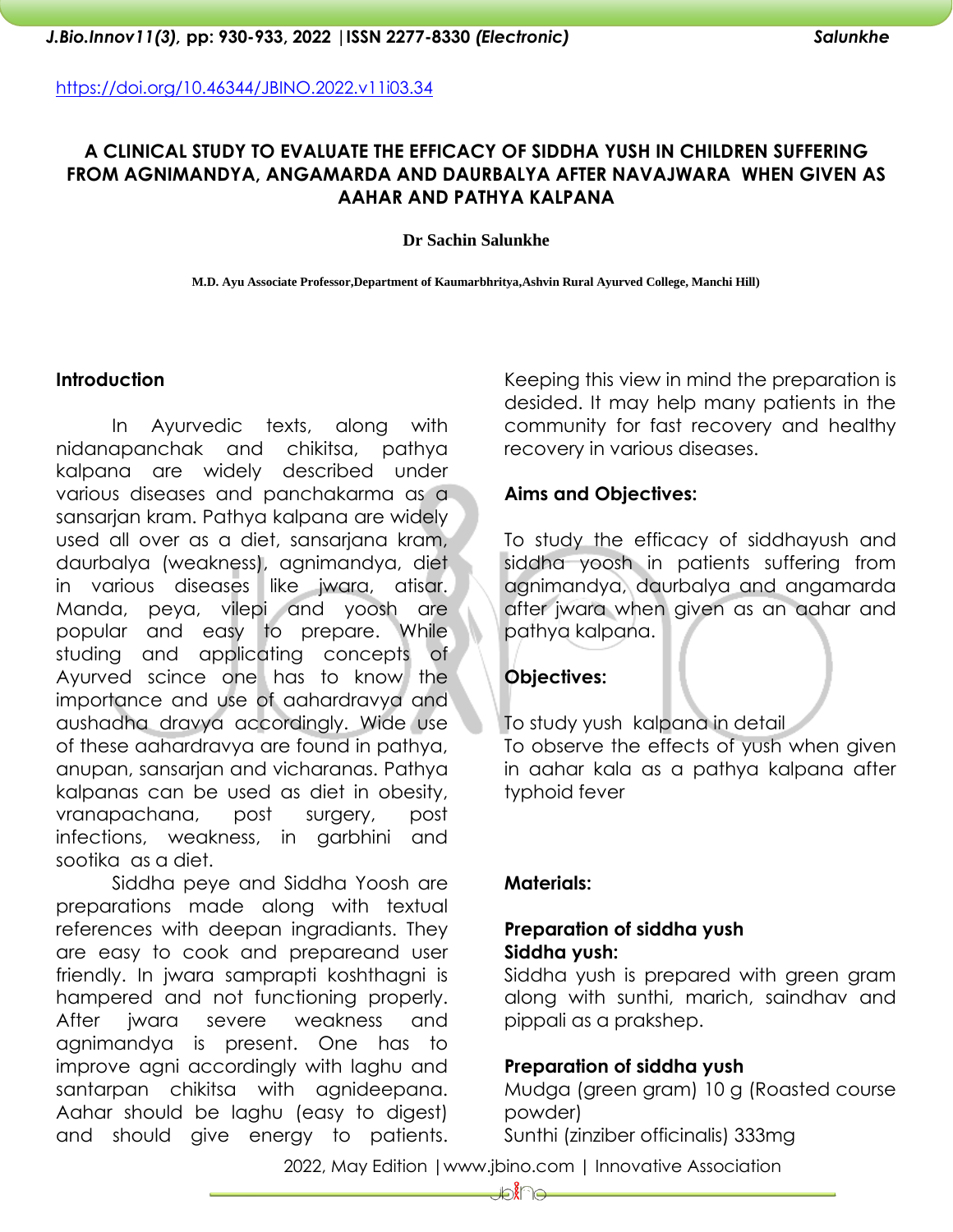# Marich (piper nigrum) 333mg Pippali (piper longum) 333mg Saindhav 1g Processed in 140 ml water and cooked accordingly and total part of preparation was advised to consume during annakala

**A Clinical study to evaluate the Efficacy of siddha yush in children suffering from agnimandya, angamarda and daurbalya after navajwar) when given as aahar and pathya kalpana** 

**Trial Design:** Prospective single-blind **Number of patients screened:** 36 **Number of patients enrolled:** 31 **Number of patients treated:** 31 **Trial site:** OPD and IPD of Ashvin Rural Ayurved College, Manchi Hill, Sangamner, Dist Ahmednagar **Aaahar and Pathya kalpana used**: siddha

yush

**Kala** : each annakala for 3 days

**Dose :** according to agni and jaranashakti of patient **Duration:** 3 days

**Methodology:** 

.

The study was open labeled in patients with recently cured from navajwara. The patients who are eligible to participate, by inclusion & exclusion criteria, have provided a written informed consent at the screening visit. The study had a diet plan of siddha yush .Siddha yush was prepared accordingly by procedure mentioned previously and administered in annakala. The symptoms daurbalya, agnimandya and angamarda were observed and noted before and after treatment.

# **Main Criteria for Inclusion:**

**1.** Patients aged between 5 to 15 years 2. Patients having symptoms like daurbalya, agnimandya, angamarda 3. Patients having confirmed diagnosis of navajwara.

# **Exclusion criteria included:**

1. Patients above age 65 years and below 21 years

2. Patients having recurrent fever, TB, Liver and kidney diseases.

3. Patients having other complications like diabetes, hypertension, thyroid etc.

4. Patients having any ongoing treatment.

ืืื<del>⊥</del>⊳ใี่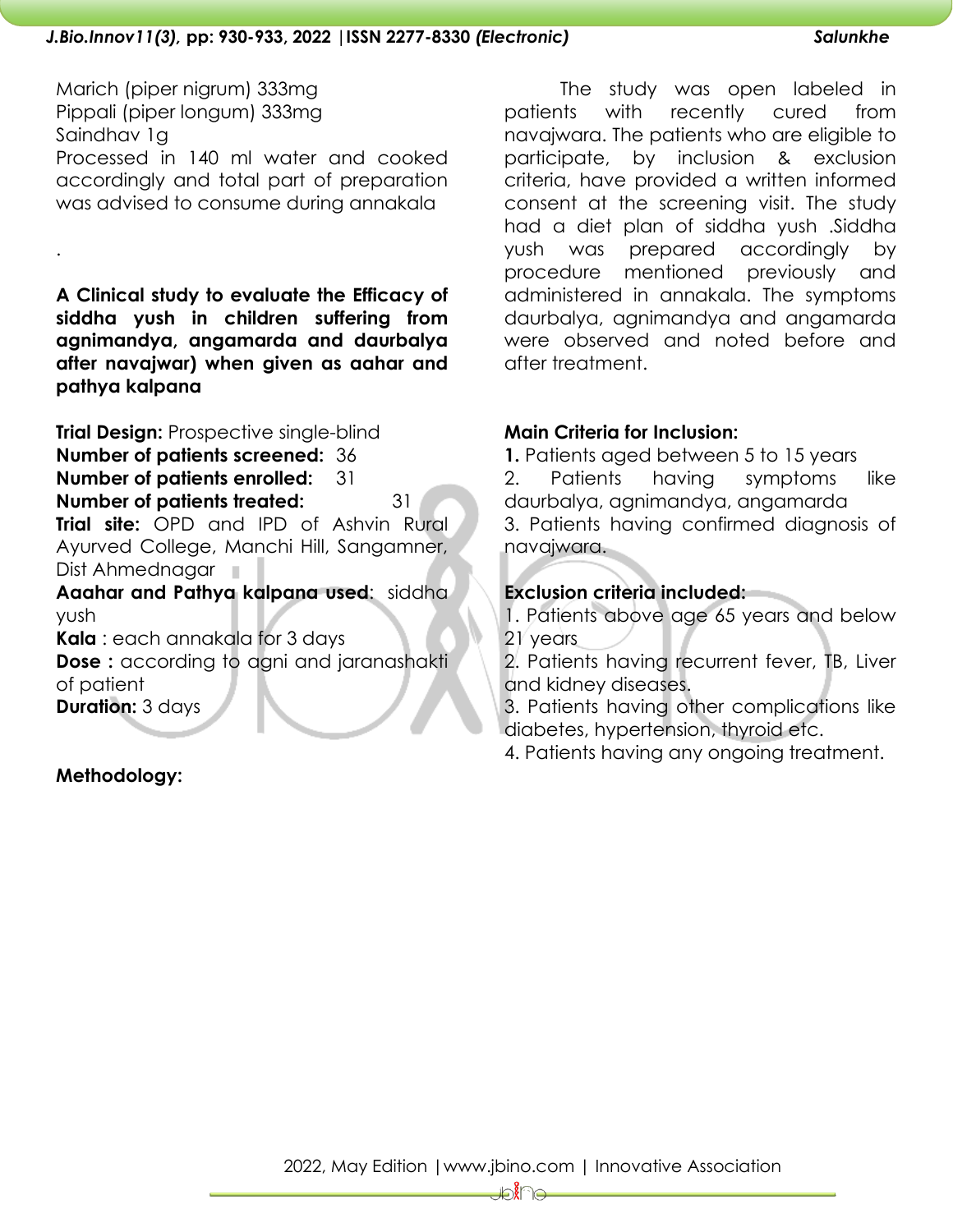#### **Gradations of Symptoms**

| Agnimandya                                                                   |                |
|------------------------------------------------------------------------------|----------------|
| Feeling complete digestion and hunger after 3 hrs of taking food             | $\theta$       |
| Hunger after 4 to 7 hrs after taking meal                                    |                |
| Hunger after 8 to 11 hrs after taking meal                                   | $\overline{2}$ |
| No feeling about hunger even after 12 hrs                                    | 3              |
| <b>Daurbalya</b>                                                             |                |
| Can do routine exercise/work                                                 | $\theta$       |
| Can do exercise with hesitancy                                               |                |
| Less exercise with difficulty                                                | 2              |
| Unable to do routine work                                                    | 3              |
| Angamarda                                                                    |                |
| No body ache                                                                 | $\theta$       |
| Generalized body ache of and on during the day                               |                |
| Generalized body ache during most part of the day but not affecting any work | $\overline{2}$ |
| Generalized body ache throughout the day and unable to do work               | 3              |

# **Observations and Results**

1. In weakness (daurbalya), anorexia, Angamarda (Body ache) significant results were observed after treatment.

п

- 2. No any adverse or unwanted observations were noted during and after the completion of treatment duration
- 3. Siddha yush was found to be very effective in symptomatic improvement within 3 days in terms of agnimandya, daurbalya and angamarda.
- 4. It also has potentiating deepan activity as seen by the decrease in kshudhamandya.

## **Study Discussion:**

1. Being prepared with trikatu and saindhav manda and yush are Deepak, pachak, laghu (easy to digest) and helped to reduce agnimandya.

- 2. Angamarda and daurbalya were the symptoms associated with jwar and koshthagni vikriti.
- 3. Being pathya kalpana and having characteristics like laghu, deepana, paachana siddha yush was very much helpful to reduce symptoms like Angamarda and daurbalya.
- 4. As it is having mostly aahariya dravyas and classified under pathya kalpanas they can be used widely in post disease weakness, post operative healing, in infants having age more than 6 months, garbhini ansd sootika avastha and in healthy individuals also as alternatives to diet.

—ി⊳∦ി⊖